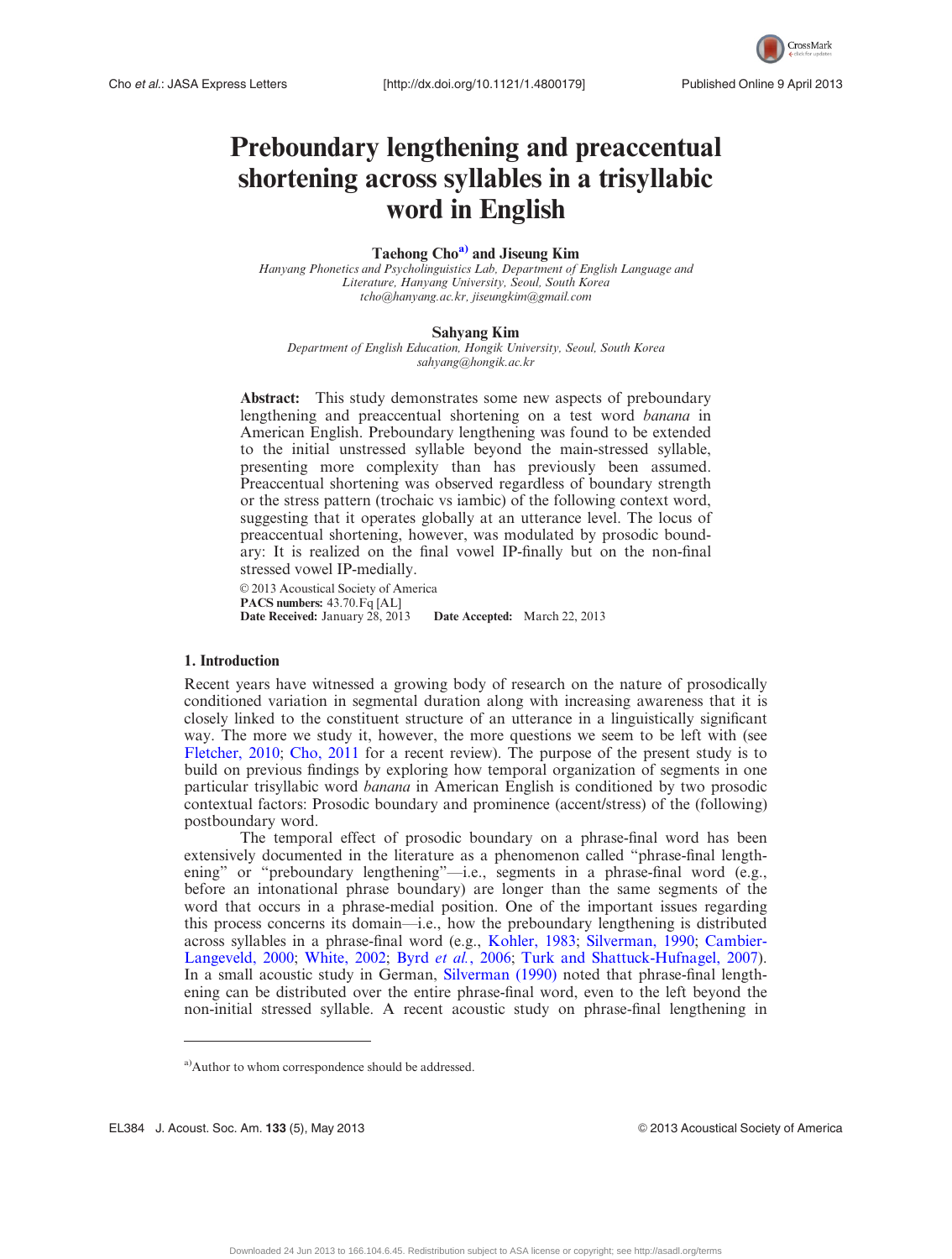American English by [Turk and Shattuck-Hufnagel \(2007\)](#page-6-0), however, revealed that while preboundary lengthening was extended to the initial stressed syllable in a trisyllabic word, the region between the stressed syllable and the final syllable was skipped or lengthened less, which led them to propose a model of multiple targets of preboundary lengthening—i.e., the final syllable rime and the (non-final) main-stressed syllable rime. While it is not clear how the multiple target effect can be incorporated into current models of speech production (e.g., [Byrd and Saltzman, 2003](#page-6-0)), what has emerged from previous studies is that the leftward extension of preboundary lengthening is bounded by the main-stressed syllable in American English. [Note that in an articulatory study in American English, [Byrd and Riggs \(2008\)](#page-6-0) reported no consistent preboundary lengthening of the segments in a non-final stressed syllable, although their results were limited to consonantal data.] The present study, however, reports a new case that shows a leftward extension of preboundary lengthening even beyond the non-final main-stressed syllable to the initial unstressed syllable in the test word banana with implications for theories of boundary-related lengthening.

The present study also examines how the temporal organization of the preboundary test word banana is conditioned by the prominence (accent/stress) factor of postboundary context words. The origin of this question may be traced back as early as [Jones \(1956\)](#page-6-0) and [Bolinger \(1965\),](#page-6-0) who recognized that a monosyllabic word is lengthened when followed by another monosyllabic word. While [Bolinger \(1965\)](#page-6-0) and [Dasher and Bolinger \(1982\)](#page-6-0) considered the full vowel quality as the primary cause, [Liberman \(1975\)](#page-6-0) attributed it to the rhythmic structure of the two word sequence—i.e., the influence of prominence (accent) of the second word on the first word. This "preaccentual lengthening" ([Dasher and Bolinger, 1982\)](#page-6-0), however, has not been extensively explored or supported by later studies, presumably because of the following reasons. First, studies on accentual lengthening in English (see [Turk and White, 1999;](#page-6-0) [Cambier-Langeveld, 2000,](#page-6-0) and references therein) have shown that it is not easily extended to a preceding word. Second, a word before a focally accented word is often reported to be shortened rather than lengthened (e.g., [Erickson and Lehiste, 1995;](#page-6-0) [Fougeron and Jun, 1998\)](#page-6-0). Third, perhaps most importantly, early studies on preaccentual lengthening (e.g., [Dasher and Bolinger, 1982](#page-6-0)) did not seem to control for the prosodic boundary between the two successive test words and for the accent condition on the target word.

The present study re-examines the effect of accent of the following context word on the preboundary test word by controlling for both the accent and the boundary factors. In the current experimental setting, the test word *banana* was always unaccented, so that any temporal effect to be found would not be due to its own prominence; the intervening boundary was systematically varied with an intonational phrase (IP) boundary versus a prosodic word (Wd) boundary; and the postboundary context word was either trochaic (e.g., *bánner*) or iambic (e.g., *banál*), varying in terms of its stress and accent distribution. By manipulating the prominence distribution of the context word along with the varying boundary size, the present study also tests whether any arising temporal effect could be characterized as a local phonetic effect just between adjacent segments or syllables or as a process that operates more globally between adjacent words regardless of the stress pattern of the context word and the size of the intervening prosodic boundary.

# 2. Method

# 2.1 Subjects and recording

Eleven native speakers of American English (6 female, 5 male) were paid to participate in the experiment. They were either exchange students at Hanyang University or English teachers working in Seoul, all in their 20's at the time of recording. Although the dialectal differences are not relevant for the purposes of the present study, we limited our subject pool to those from the Midwest and the West Coast to minimize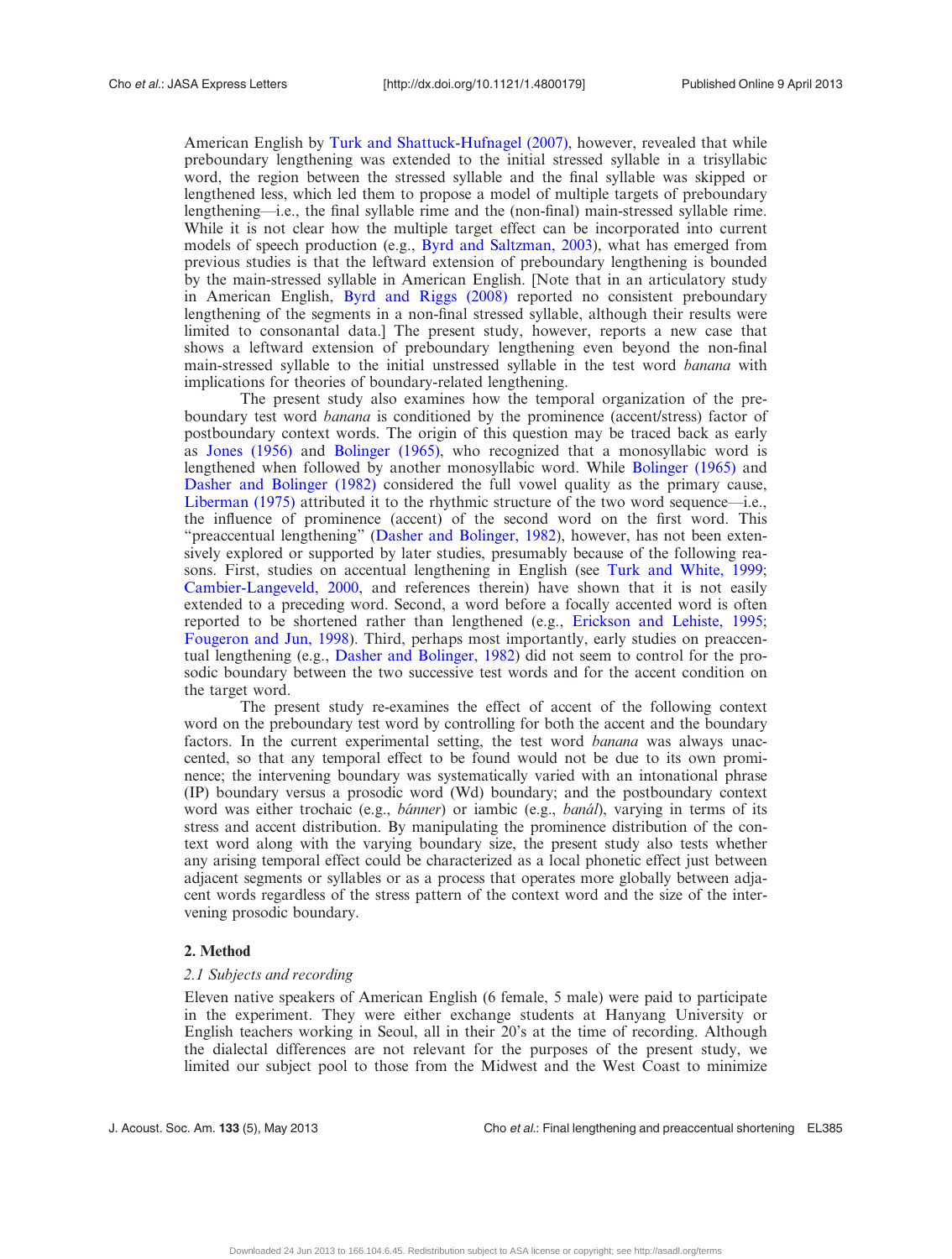potential differences. The recording was made with a SHURE KSN 44 dynamic microphone and a Tascam HD-P2 digital recorder at a sampling rate of 44 kHz in a sound-attenuated booth at the Hanyang Phonetics and Psycholinguistics Lab.

## 2.2 Speech materials and procedure

Various sentences were created in which the preboundary test word banana was followed by eight critical context words, which were all disyllabic with four different initial stops (/p,b,t,d/), varying with lexical stress—i.e., trochaic: Bánner, Dániel, pánel, tánner; iambic: Banál, Deníse, panáche, Teníse. The critical two-word sequences (e.g., banána # bánner) were produced in sentences with two prosodic boundaries (IP vs Wd) and two postboundary accent conditions (accented vs unaccented).

An example set is given in Table 1. For each condition, two sentences were constructed so that the second sentence in the pair was always the target-bearing test sentence while the first sentence was used to induce the intended prosodic conditions. The accent condition was created by inducing a contrastive focus on the target words, and the unaccented condition bore a contrastive focus somewhere else in the sentence, as marked in bold upper case in Table 1. In addition, to induce an IP boundary, syntactically complex sentences were used (Table 1, a and b), so that the test word *banána* became the final of the preceding subordinate clause (e.g., But after John says "banana"), and the critical context word appeared in the initial position of the following main clause (#"panel again" will be...). For a Wd-boundary condition, the two word sequence formed a single object NP within the same syntactic phrase as in Table 1, c and d (e.g., To say "banana panel again" with me...) to increase the likelihood for the speaker to pronounce them as a chunk phrase-internally.

In the experiment, the subjects were presented with test sentences on a computer screen. For each trial, speakers were asked to read each set of two sentences aloud by paying attention to the meaning contrast of the highlighted words in the first and the second sentence. To help the speakers to understand the discourse situation of the experimental sentences, they were told that the sentences are used to explain some kind of language game.

The entire corpus was repeated four times in a randomized order. In total, 1408 tokens were collected: 2 prosodic boundaries  $\times$  2 lexical stress patterns  $\times$  2 accent

| Prosodic    | Conditions            | <b>Test Sentences</b>                                                                                                                                 |  |  |
|-------------|-----------------------|-------------------------------------------------------------------------------------------------------------------------------------------------------|--|--|
| IP-Boundary | Accented (focus)      | (a) After I say 'banána,' 'BANNER again' will be the next phrase<br>to say.                                                                           |  |  |
|             |                       | But after JOHN says 'banána,' # 'PÁNEL again' will be the next<br><i>phrase to say.</i>                                                               |  |  |
|             | Unaccented (nonfocus) | (b) After I say 'banána,' 'pánel again' will be the NEXT phrase to<br>say.                                                                            |  |  |
|             |                       | But after <b>JOHN</b> says 'banána,' # 'pánel again' will be the <b>FINAL</b><br><i>phrase to say.</i>                                                |  |  |
| Wd-boundary | Accented (focus)      | (c) To say 'banána # $BANNER$ again' with me is going to be<br>difficult.                                                                             |  |  |
|             | Unaccented (nonfocus) | But to say 'banána # ' $PANEL$ again' with me is going to be easy.<br>(d) To say 'banána # pánel again' with <b>JOHN</b> is going to be<br>difficult. |  |  |
|             |                       | But to say 'banána # pánel again' with $ME$ is going to be easy.                                                                                      |  |  |

Table 1. Sample test sentences with the test word banána and the critical context word pánel with four different following prosodic conditions.

EL386 J. Acoust. Soc. Am. 133 (5), May 2013 Cho et al.: Final lengthening and preaccentual shortening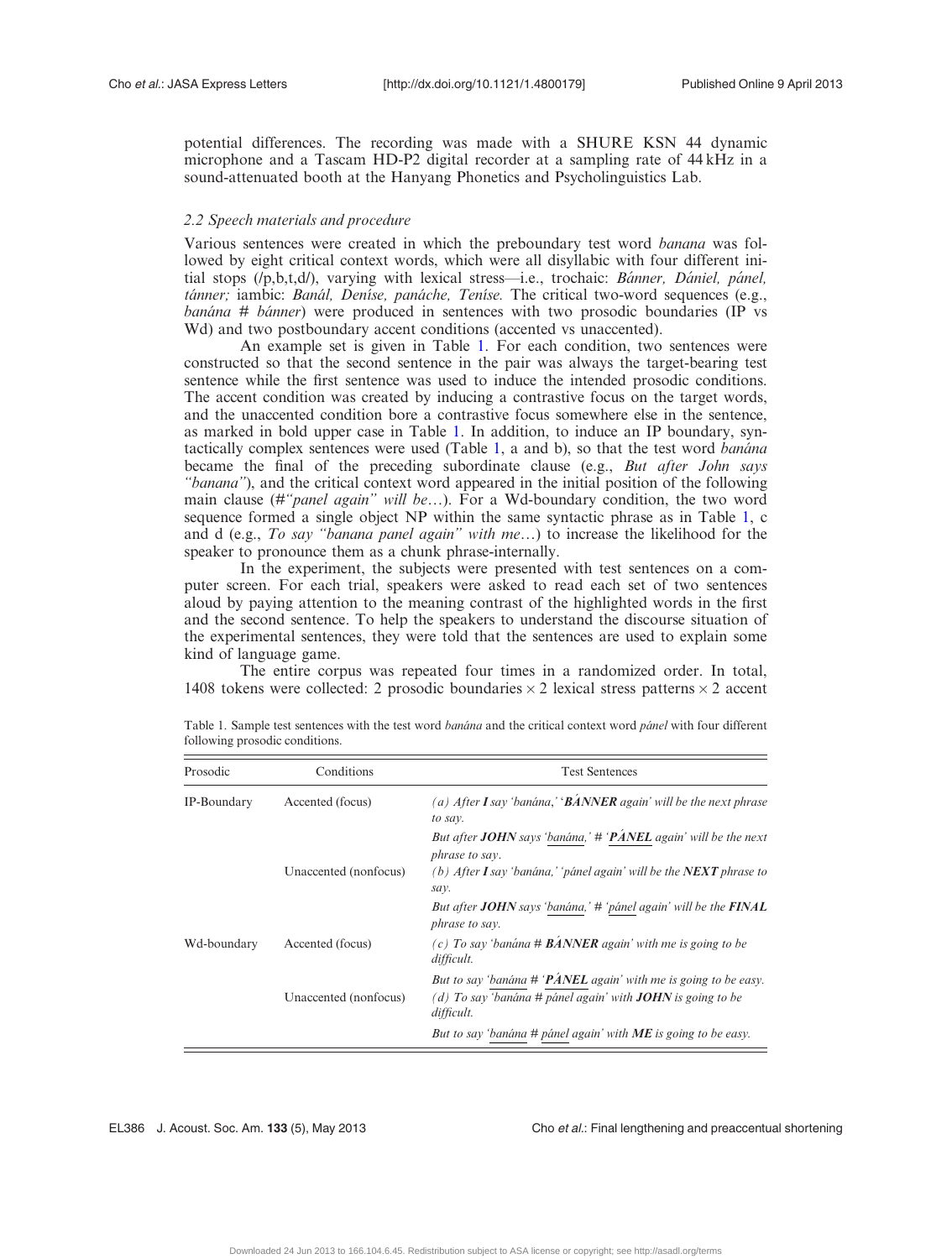<span id="page-3-0"></span>(focus) conditions  $\times$  4 initial consonants  $\times$  11 speakers  $\times$  4 randomized repetitions. The prosodic boundary and the prominence distribution in the critical two word sequences were checked by three trained ToBI (Tones and Break Indices) transcribers. Only those tokens whose prosodic patterns were agreed upon by all three transcribers (1059 tokens of 1408) were further analyzed in the present study—i.e., about 25% of the tokens were abandoned, a large portion of which was due to the fact that the preboundary target word banana was not completely deaccented as intended.

## 2.3 Measurements

Acoustic duration of six dependent variables were measured:  $Cl(b/)$ ,  $V1/(a/)$ ,  $Cl(n/)$ , V2(/ $\alpha$ /), C3(/n/), V3(/a/). For C1 duration (/b/), closure duration and VOT were combined; the acoustic onset and the offset of the nasals (C2, C3) were detected by a close examination of both the waveform and its accompanying wide spectrogram.

#### 3. Results

Repeated measures analysis of variance (RM ANOVA) tests were conducted on the data pooled across consonant types and repetitions. Three contextual prosodic factors were tested: Boundary (IP/Wd), (focal) accent (ACC/UNA) (of the following context word), and stress (STR/UNS) (of the following context word). Because the stress factor was included only to see whether it would interact with accent, results regarding main effects of stress will not be reported here.

# 3.1 Effects of boundary

RM ANOVAs returned significant main effects of boundary on V1, V2, C3, and V3: They were significantly longer before an IP than before a Wd boundary [see the statistical summary in Fig. 1(a)]. Among the four measures, V3 showed, by far, a greater

(a) Main effects of Boundary

|       | C1/b/    | V1/a/                                    | C2/n/ | $V2 / a\hat{e}$                             | C3/n/                                        | V3/a/                                         |
|-------|----------|------------------------------------------|-------|---------------------------------------------|----------------------------------------------|-----------------------------------------------|
| _#=IP | 62(10)   | 64(9)                                    | 40(8) | 133(15)                                     | 26(6)                                        | 140 (29)                                      |
|       | n.s.     | $\Delta = 8$ ms (16%)<br>$F[1.10]=9.14*$ | n.s.  | $\Delta = 14$ ms (11%)<br>$F[1,10]=21.60**$ | $\Delta = 5$ ms (20%)<br>$F[1,10] = 10.84**$ | $\Delta = 64$ ms (86%)<br>$F[1,10] = 64.15**$ |
| #=Wd  | 59 $(7)$ | 55(8)                                    | 41(8) | 119(15)                                     | 76(11)<br>21(5)                              |                                               |

#### (b) Accent x Boundary interactions

|      |      | C1/b/  | V1 / 9/ | C2/n/ | $V2 / \hat{\mathbf{z}}$ /                   | C3/n/           | V3/a/                                      |     |
|------|------|--------|---------|-------|---------------------------------------------|-----------------|--------------------------------------------|-----|
|      | #ACC | 62(11) | 63(9)   | 40(8) | 132(15)                                     | 26(6)           | 133 (29)                                   |     |
| #=P  |      | n.s.   | n.s.    | n.s.  | $\Delta = -2$ ms $(-2%)$<br>$t(10)=6.27*$   | n.s.            | $\Delta$ = -14 ms (-10%)<br>$t(10)=36.1**$ |     |
|      | #UNA | 61(10) | 64 (10) | 40(8) | 134(15)                                     | 25(7)           | 147(29)                                    |     |
|      |      |        |         |       |                                             |                 |                                            |     |
|      | #ACC | 59(7)  | 55(8)   | 40(8) | 115(13)                                     | 22(5)<br>77(13) |                                            |     |
| #=Wd |      | n.s.   | n.s.    | n.s.  | $\Delta = -8$ ms $(-7%)$<br>$t(10)=18.97**$ | n.s.<br>n.s.    |                                            |     |
|      | #UNA | 59(8)  | 54(9)   | 41(8) | 123(15)                                     | 21(5)           | 75(9)                                      |     |
|      | 0    | 50     | 100     | 150   | 200<br>250                                  | 300             | 350<br>400                                 | 450 |

Fig. 1. A statistical summary of (a) effects of boundary (b) effects of accent interacting with boundary on the preboundary test word banana. Values in each box refer to the mean and the standard deviation for each condition;  $*$  and  $**$  refer to  $p < 0.05$  and  $p < 0.01$ , respectively.

J. Acoust. Soc. Am. 133 (5), May 2013 Cho et al.: Final lengthening and preaccentual shortening EL387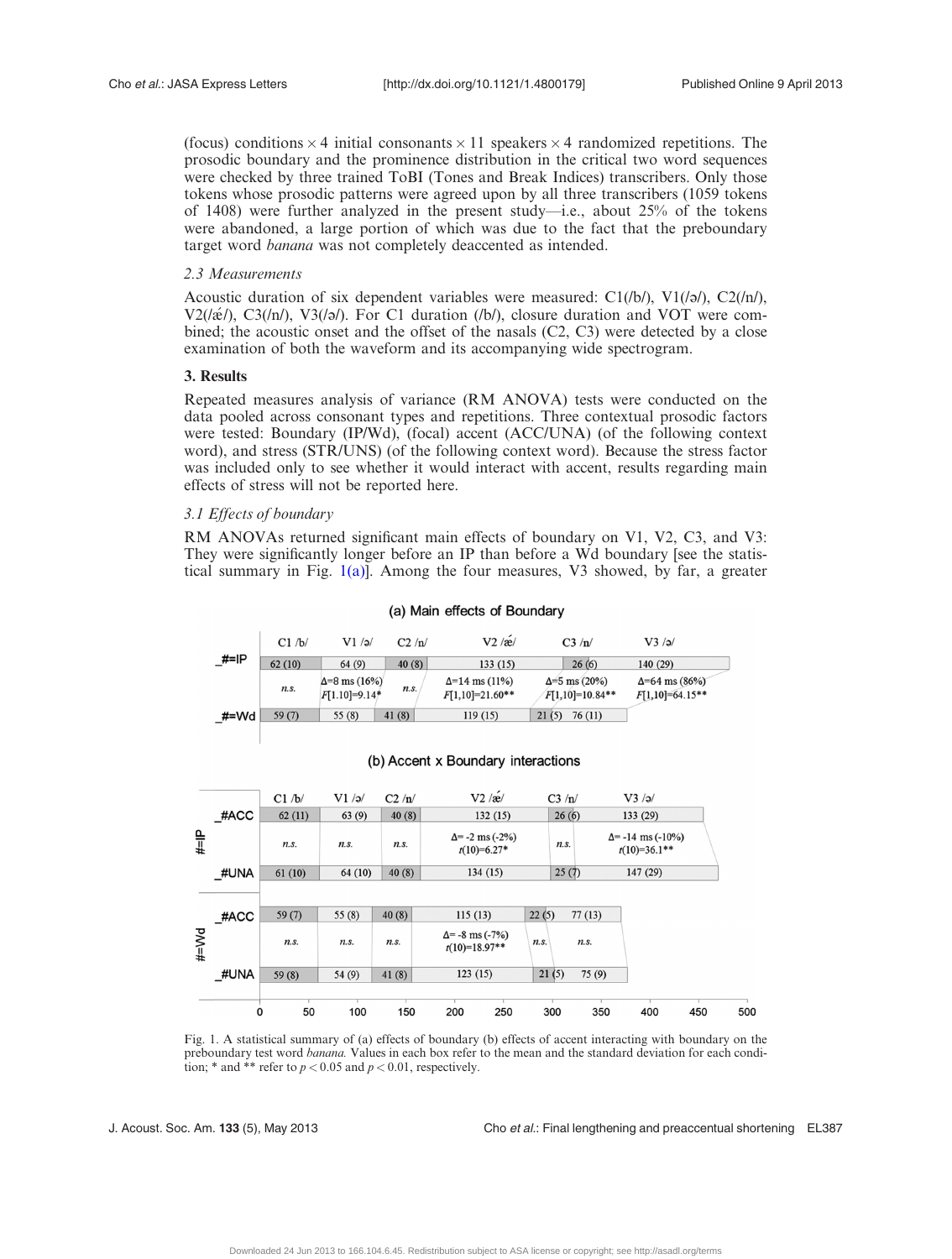magnitude of lengthening than the other three measures. The results in absolute terms show a pattern of V3  $(64 \text{ ms}) > V2$   $(14 \text{ ms}) > V1$   $(8 \text{ ms}) > C3$   $(5 \text{ ms})$  as if the effect became progressively attenuated across the three vowel measures. However, in relative terms (expressed by percent increase in duration from Wd to IP), the order of magnitude is V3 (86%) > C3 (20%) > V1 (16%) > V2 (11%), indicating that the leftmost V1  $(19)$  was not necessarily lengthened less than V2  $(10)$ . [Additional RM ANOVAs with V position (V1, V2, V3) as a factor were performed on both the absolute and the relative increases (from Wd to IP), which returned significant main effects  $(F[2,20] = 39.78$ ,  $p < 0.001$ ;  $F[2.30] = 31.95$ ,  $p < 0.001$ , respectively]. However, *post hoc* pairwise comparisons (with Bonferroni correction) revealed that while V3 (at the right edge) was significantly different from either V2 or V1 (both at  $p < 0.001$ ), the difference between V1 and V2 was not significant on both the absolute and the relative measures (both at  $p > 0.1$ ), showing no evidence for temporal attenuation from V2 to V1.

With respect to interactions between boundary and other factors, RM ANOVAs returned just three significant cases with C3, V3, and V2. C3 showed a three-way interaction among boundary, accent, and stress  $(F[1,10] = 9.01, p < 0.05)$ , but the lengthening pattern remained the same in all four *post hoc* comparisons. The remaining two interaction effects on V2 and V3 did not modify the general preboundary lengthening pattern either, but they turned out to be more relevant for accent effects, which will be reported in the next section.

# 3.2 Effects of (focal) Accent of the postboundary context word

RM ANOVAs returned a significant main effect of accent not only on the immediately preceding V3 (/a/) ( $F[1,10] = 11.66$ ,  $p < 0.01$ ) but also on the non-adjacent penultimate stressed V2 (/æ/) ( $F[1,10] = 19.59$ ,  $p < 0.001$ ): They were significantly *shorter* when the following word was accented than when it was unaccented (by 5 ms/4% and by 6 ms/5%, respectively), showing both a local (V3) and a non-local (V2) preaccentual shortening (rather than lengthening) effect. However, the shortening effect was further modulated by prosodic boundary. There was a significant accent  $\times$  boundary interaction for both V3 (F[1,10] = 30.36,  $p < 0.001$ ) and V2 (F[1,10] = 11.07,  $p < 0.01$ ). The interactions, seen in Fig.  $1(b)$ , were in large part due to different loci of preaccentual shortening as a function of boundary strength. Before an IP boundary, preaccentual shortening was realized mostly on the final /ə/ (V3, by 14 ms/10%,  $t[10] = 36.1$ ,  $p < 0.001$ ) while V2 (/æ/) showed a significant shortening effect with a minuscule difference (by  $2 \text{ ms}/2\%$ ,  $t[10] = 6.27$ ,  $p < 0.05$ ). Before a Wd boundary, on the other hand, the reverse held true—i.e., it was not the final /ə/ but the penultimate stressed /æ/  $(V2)$  that underwent a significant shortening (by  $8 \text{ ms}/7\%$ ,  $t[10] = 18.97$ ,  $p < 0.001$ ).

The effect of accent did not show any significant interaction with stress: Neither a two-way (accent  $\times$  stress) nor a three way (accent  $\times$  stress  $\times$  boundary) interaction was observed. In other words, the observed preaccentual shortening pattern was irrespective of whether the postboundary initial syllable was stressed (with a full vowel as in *bánner*) or unstressed (with a reduced vowel as in *banál*).

#### 4. Discussion and conclusion

The results of the present study revealed new aspects of preboundary lengthening and preaccentual shortening on the test word banana in American English. Contrary to the previous assumption that preboundary lengthening can be extended to the non-final syllable only if the main stress falls on that syllable [\(Cambier-Langeveld, 1997;](#page-6-0) [White,](#page-6-0) [2002;](#page-6-0) [Turk and Shattuck-Hufnagel, 2007\)](#page-6-0), the present study demonstrated that it can be extended even beyond the non-final stressed syllable to an unstressed first vowel. Furthermore, contrary to a common assumption that the magnitude of lengthening tends to be progressively weakened as the syllable is displaced farther away from the boundary (e.g., Byrd et al.[, 2006\)](#page-6-0), it was found to be only partially true for the test word banana. The seemingly progressive attenuation of preboundary lengthening  $(V1 < V2 < V3)$  in absolute terms was not statistically supported in that no difference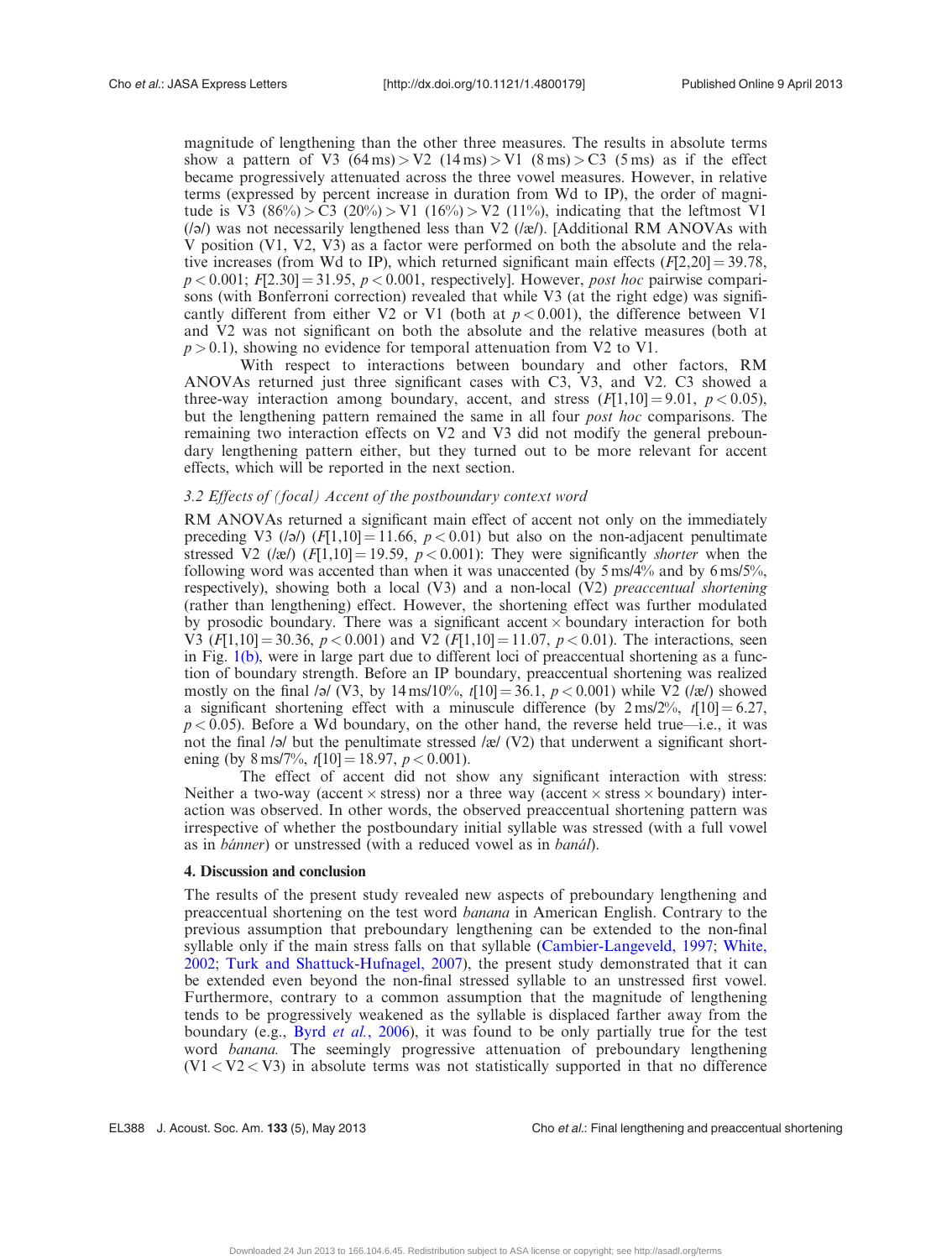between V1 and V2 was found, and it became even less evident in relative terms (as measured by percentage increase). In fact, the difference in its relative magnitude between V1 and V2 suggested the opposite if there was any effect at all—i.e., V1 was lengthened more than  $\overline{V2}$  (16% vs 11%), although the difference turned out to be statistically negligible.

These new findings have implications for theories of boundary-related speech production. [Turk and Shattuck-Hufnagel \(2007\)](#page-6-0) suggested that the mechanism of preboundary lengthening is more complex than the existing speech production models propose by showing that preboundary lengthening has dual targets (the final syllable rime and the non-final stressed syllable rime). The results of the present study, however, added further complexities in two aspects (i.e., its extension to the initial non-stressed syllable and its non-attenuated magnitude relative to the penultimate stressed vowel). These findings challenge any theory of speech production that assumes a gradual and continuous effect of preboundary lengthening (e.g., [Byrd and Saltzman, 2003](#page-6-0)); moreover, the mechanism seems even more complex than the multiple target model proposes. Given the limited data presented here and the limited space allowed for the paper, however, it may be premature and impractical to provide any speculative thoughts, but it remains to be seen how these findings may be generalizable over different types of words, stress patterns, and languages and how they can be incorporated into existing theories concerning temporal variation in the vicinity of prosodic juncture.

As for the accent effect of the context word, the observed preaccentual shortening pattern stands in sharp contrast with the preaccentual lengthening effect reported in earlier studies (e.g., [Bolinger, 1965;](#page-6-0) [Liberman, 1975](#page-6-0); [Dasher and Bolinger, 1982\)](#page-6-0). Given that the type of accent employed in the present study arises with a contrastive focus, preaccentual shortening could be viewed as a backgrounding effect. That is, shortening of the immediately preceding word may have a perceptual effect of making the following focused word more prominent or more foregrounded (e.g., [Jensen, 2004\)](#page-6-0), although it remains to be corroborated whether the observed small magnitude of preaccentual shortening could be indeed exploited by the listener in a linguistically meaningful way.

The results also have implications for the domain of preaccentual shortening. Although focus-driven preaccentual shortening has been previously observed (e.g., [Erickson and Lehiste, 1995;](#page-6-0) [Fougeron and Jun, 1998\)](#page-6-0), it has been less clear how the effect is distributed across syllables in a polysyllabic word. At least for the test word banána, preaccentual shortening appears to be effective up to the penultimate stressed vowel (/æ/). Most importantly, its distribution was found to be modulated by boundary strength. The locus of preaccentual shortening was the final unstressed  $\sqrt{a}$  (V3) (with only a negligible shortening of V2) across an IP boundary, but it was the non-final stressed vowel /æ/ (V2) across a Wd boundary. We propose that this is due to the phonetic content of the final vowel that varies as a function of boundary strength. Although the final vowel  $\frac{1}{9}$  is unstressed/reduced, it undergoes preboundary lengthening IP-finally; and the expanded schwa can have some room for shortening. On the other hand, a reduced word-final vowel is already short enough when it occurs phraseinternally (before a prosodic word boundary); therefore, the syllable may not be further compressed to accommodate an adequate amount of preaccentual shortening. In such a case, preaccentual shortening appears to be extended to the preceding stressed vowel (/æ/ in banána).

Finally, preaccentual shortening was consistently observed regardless of boundary strength and the stress pattern of the postboundary context word. This implies that preaccentual shortening is not a merely local phonetic effect, but a process that operates at an utterance level, in line with the view that a prosodic structure of a given utterance is constructed as a whole in speech planning [\(Keating and Shattuck-](#page-6-0)[Hufnagel, 2002\)](#page-6-0).

In conclusion, although the data reported here are rather limited (with one particular test word *banána* in American English), the present study has opened up